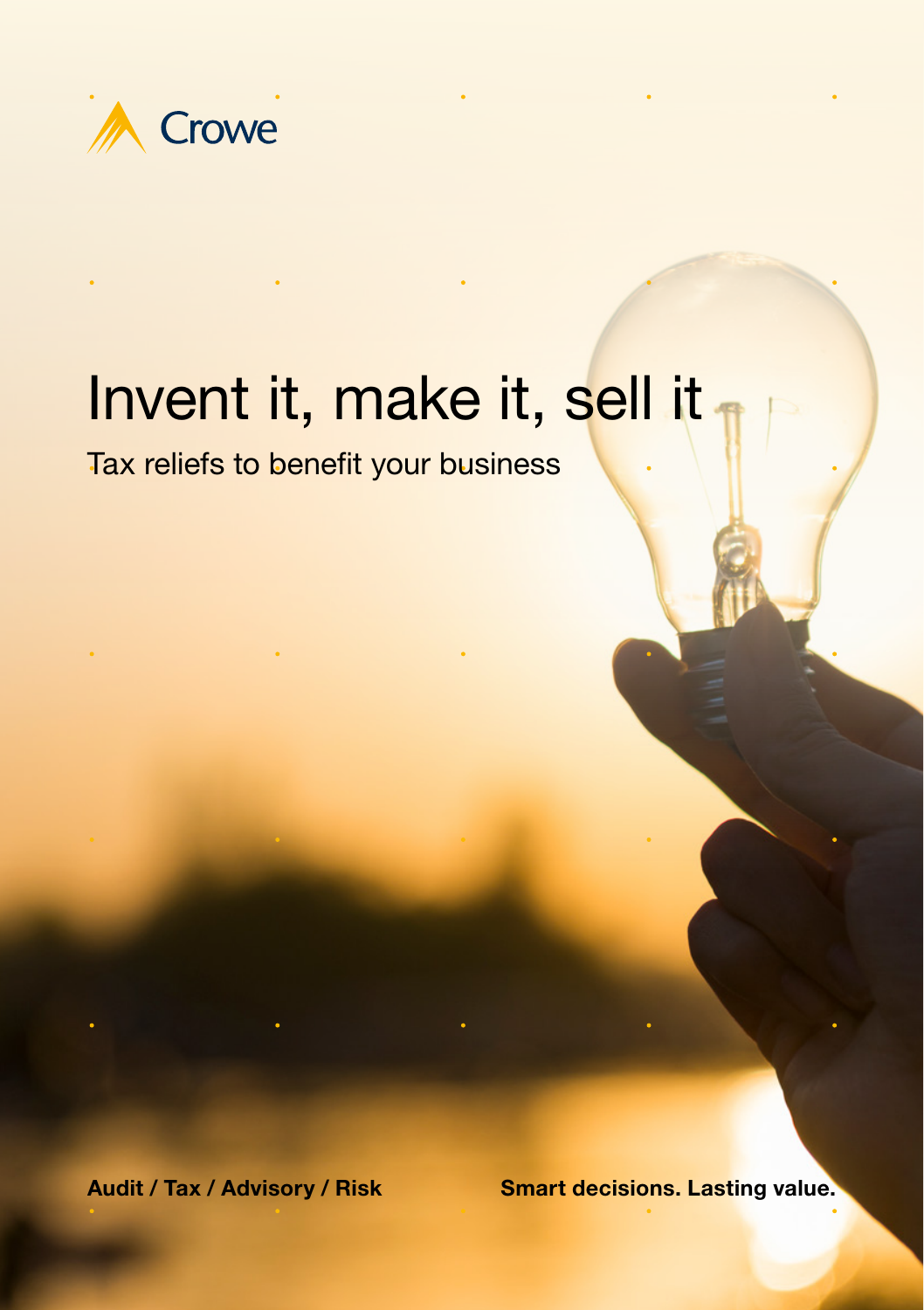## Invent it, make it, sell it

For many years the UK government has emphasised intellectual property as key to the future of UK plc.

A series of less than straightforward tax reliefs designed to incentivise UK businesses to create and sell technology based products are now available.

## Financing the research

### Investment schemes

There are a number of tax efficient capital investment schemes available to investors in smaller companies.

They can receive exemption from capital gains tax (CGT) and a 50% income tax deduction on investments up to £100,000 under the Seed Enterprise Investment

Scheme (SEIS). If invested in R&D, this could lead to a repayment of up to £33,350 to the company and £50,000 to the investor.

Under the EIS scheme, investments can be made into larger businesses and, subject to all qualifying conditions being met, an investor can claim income tax relief of up to £300,000, if they make a maximum investment of £1 million in a tax year. The investor will also receive exemption from CGT on the disposal of their shares.

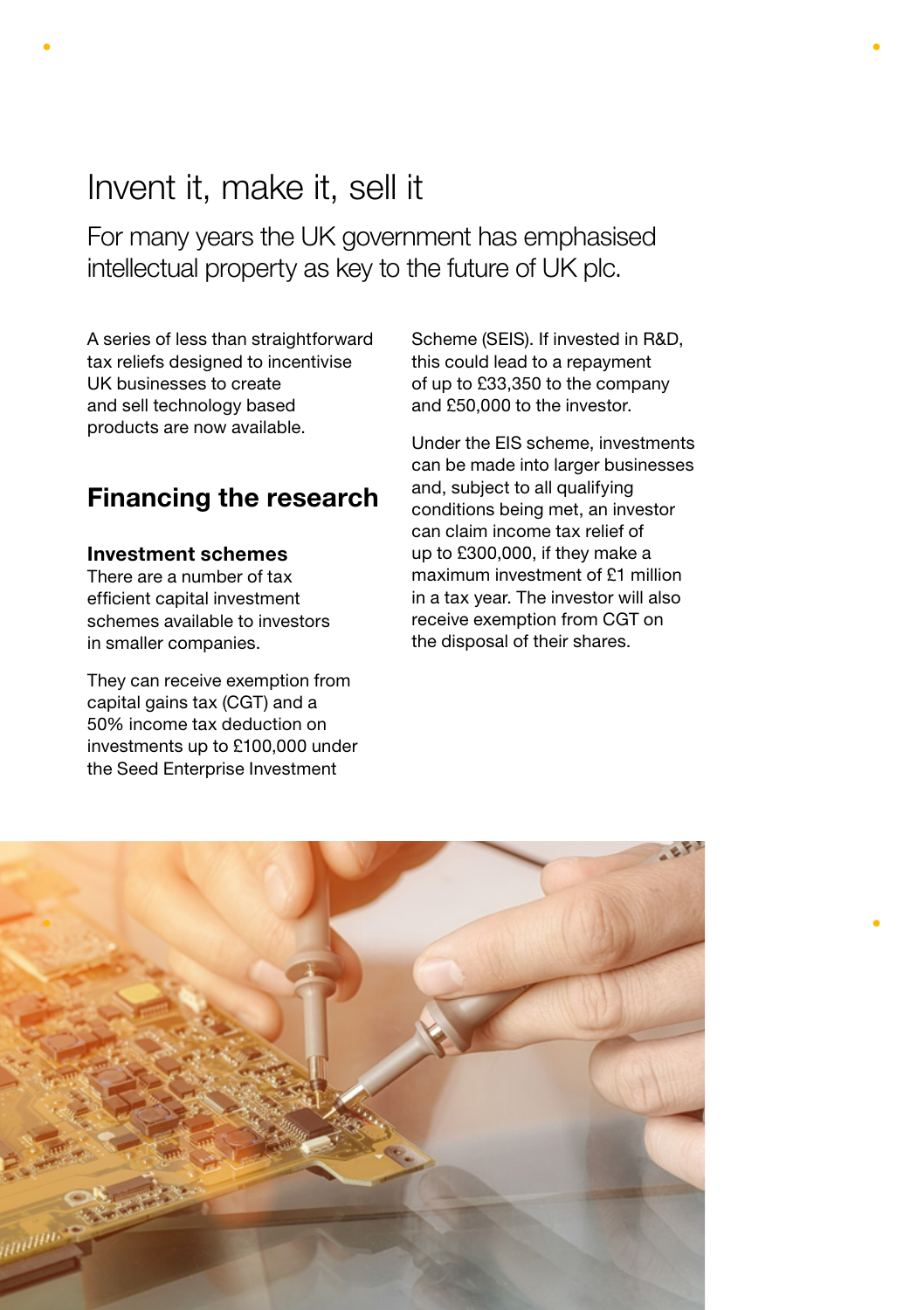

## Rewarding the team

### Share options and bonuses

Fast growing businesses often provide rewards through a combination of share based payments and cash, maximising the value of the rewards while controlling the associated tax and National Insurance costs.

Share options can be awarded under the Enterprise Management Incentive Scheme over shares worth up to £250,000 (valued on the date of grant) per employee without a tax charge on either the company or employee. No income tax is charged on the gains made on exercising such options, but the employing company may benefit from a corporation tax deduction for an equal amount.

When the shares are sold, the employee may be eligible for CGT Entrepreneurs' Relief on their gains. This could save employees tax on the first £1 million of eligible gains, if the shares have been held for two years, along with certain other conditions

> "This could save employees tax on the first £10 million of gains, if the shares have been held for one year, along with certain other conditions"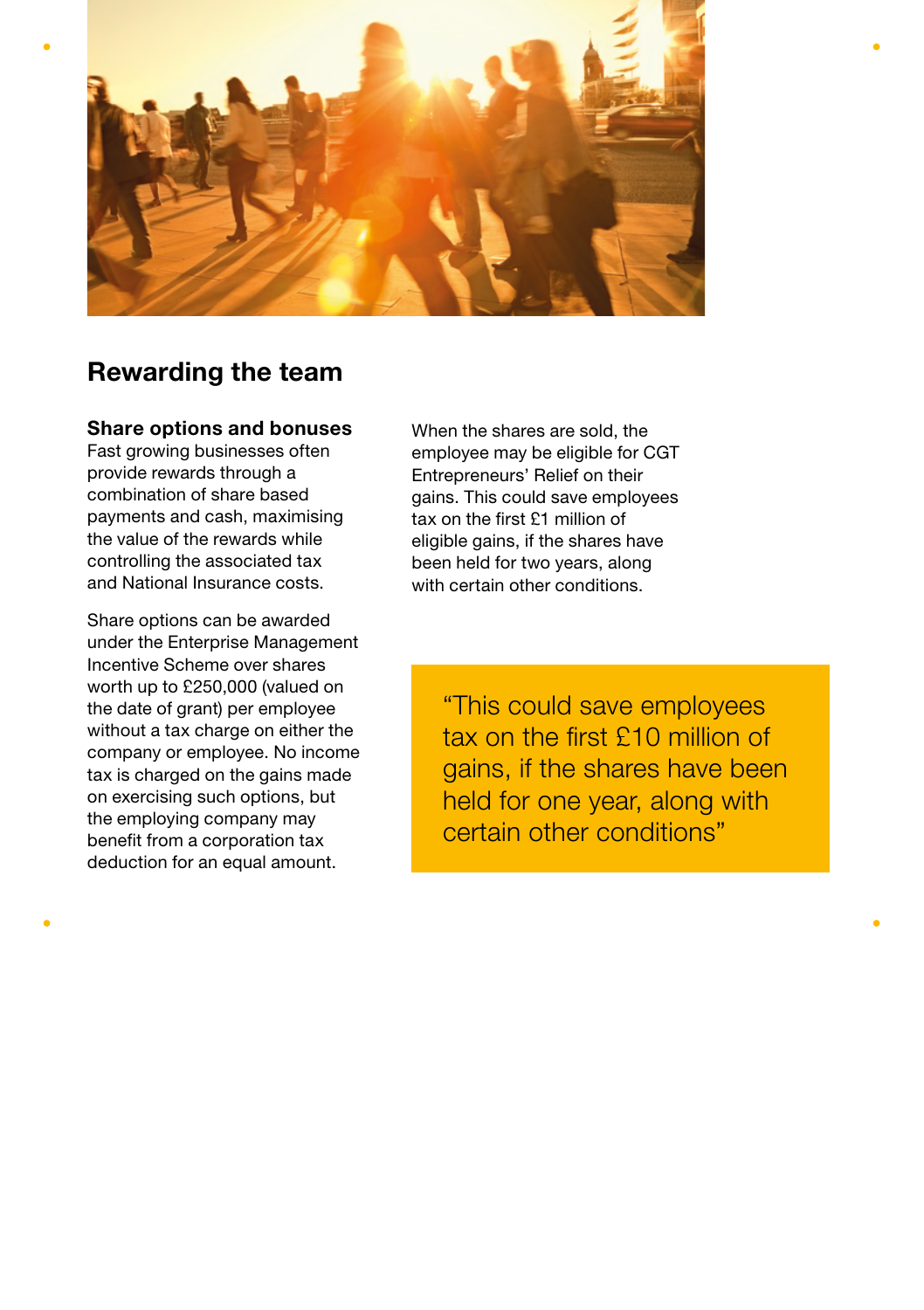## **Creating** intellectual property

Businesses creating intellectual property may be able to claim cash tax benefits from HMRC on the following:

- Research and development (R&D)
- Patent box
- Creative and cultural spend on: high-end television productions, animated films, video games, theatre productions, museums and galleries and temporary and touring exhibitions.

## **Exploiting** intellectual property

### Patent Box

If your product contains even one patented item, the whole of the sales revenue could qualify for the Patent Box. The Patent Box tax rate is 10% compared to the main corporate tax rate of 19%.

## "By its very nature, IP can move easily across borders"

### International

By its very nature, Intellectual Property can move easily across borders. A business needs to carefully plan how it interacts with overseas buyers to generate significant tax efficiencies reducing VAT, direct tax costs and ensure that any withholding taxes are minimised.

### Did you know?

- Profitable small companies can claim 43.7% tax relief on its R&D spend. Loss making SME companies can claim up to £33.35 of the R&D spend in cash from HMRC.
- Profitable large companies can claim up to 10.53% tax relief on its R&D spend. Loss making large companies can claim up to 10.53% of the R&D spend in cash from HMRC.
- Cash tax benefits can be claimed by companies spending on certain creative and cultural activities.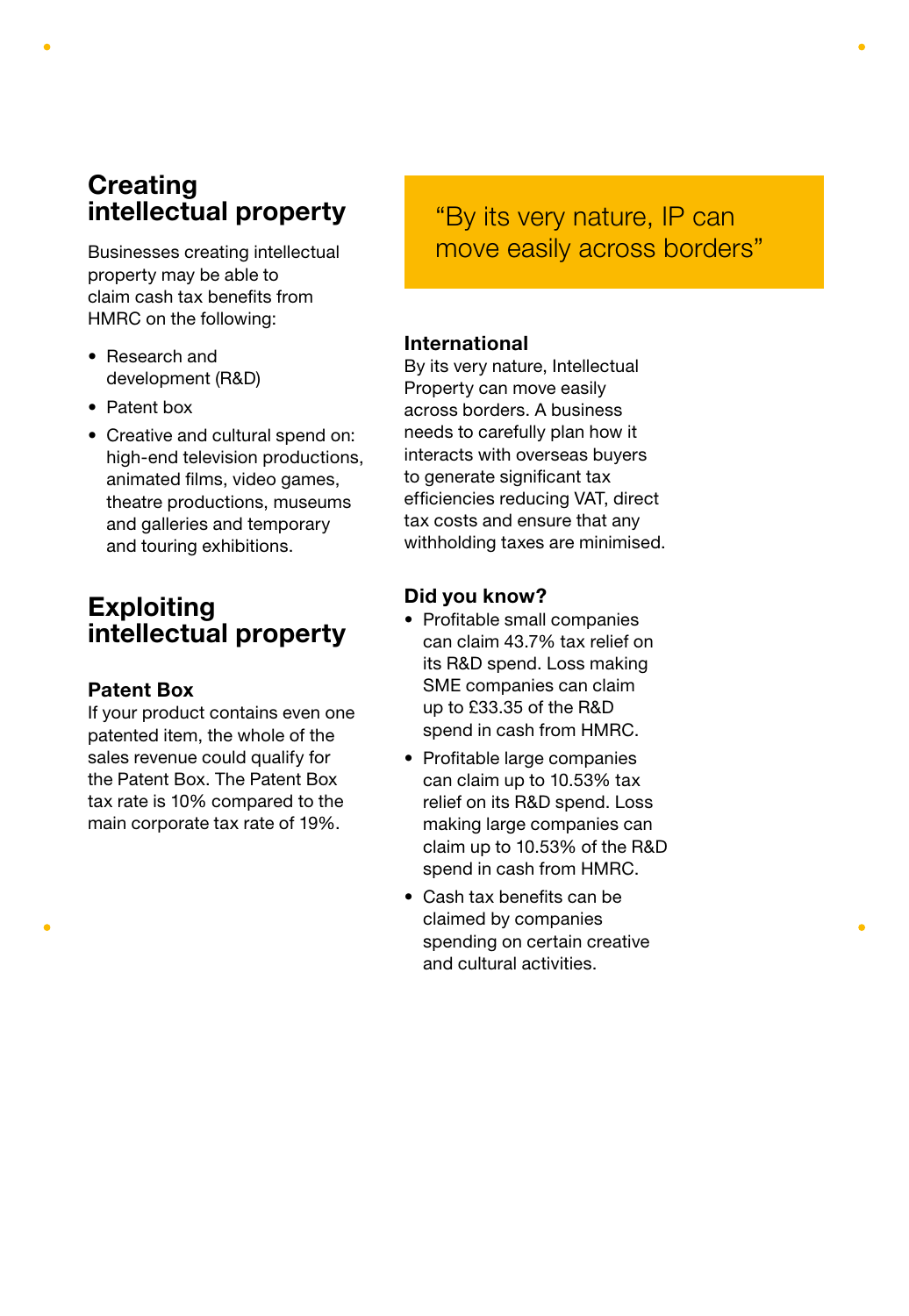## The intellectual property lifecycle

Whatever stage you are at in the intellectual property lifecycle – research, exploitation, reward or financing – we can help guide you to where you want to be.